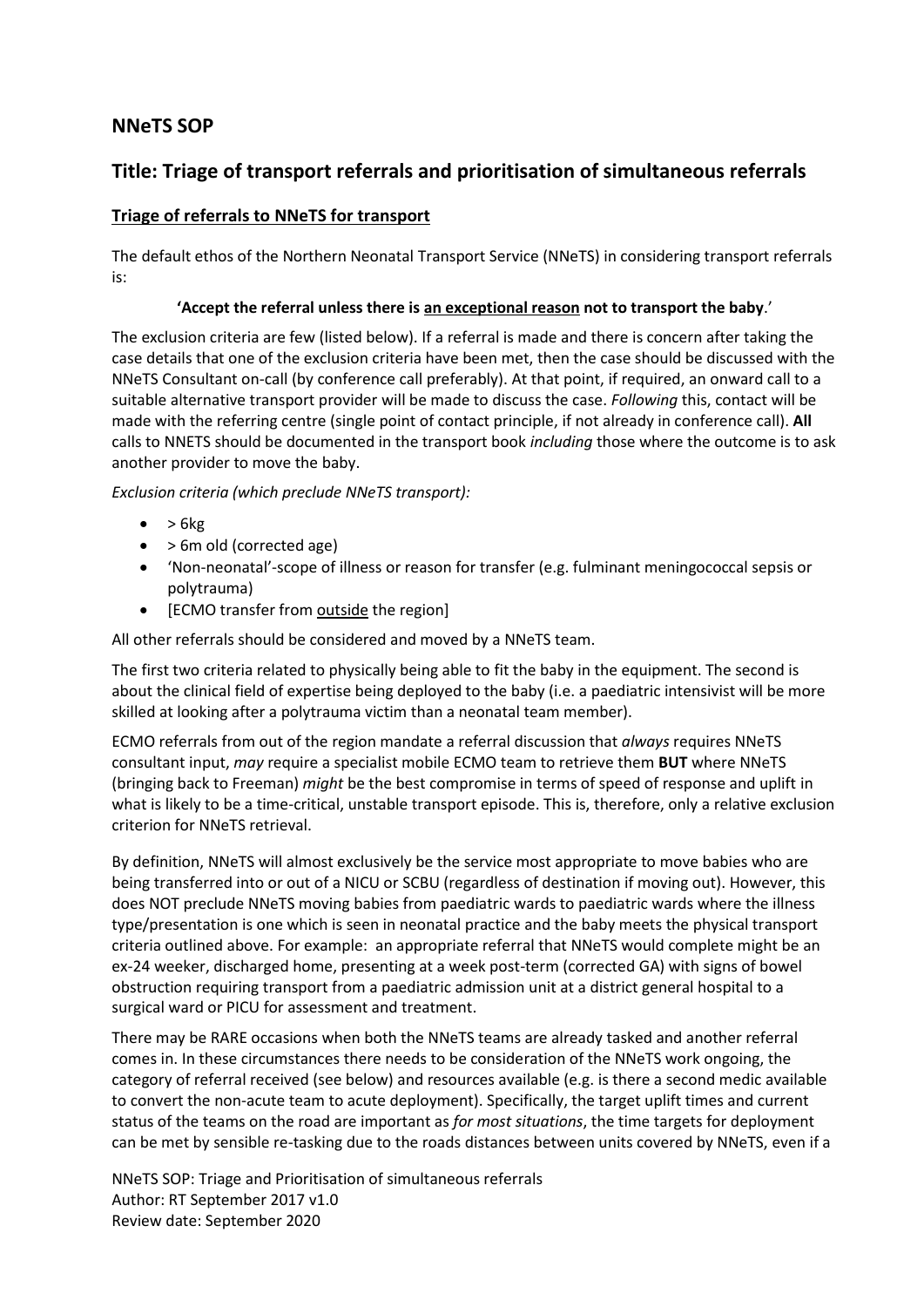repatriation is postponed for a matter of hours to do so. The NNeTS Consultant on call must be involved in these discussions.

It is often the case that with suitable advice and support by telephone, many situations will be *non-time critical* (see below) and can be queued appropriately for transport later in the shift. In those situations which are clearly time-critical and NNeTS cannot respond in a timely fashion (by retasking or queuing the job), the NNeTS consultant should discuss the situation with the team at NECTaR (in the first instance) to see if resources can be retasked across the two services to meet demand in a timely fashion.

### **Specific response times and requirements**

The NHS England Neonatal Transport Service Specifications (E08) requires that neonatal transport teams be dispatched from base unit in response to a time-critical referral within 1 hour of the referral telephone call. For *any* uplift or intensive care referral, the transport team should arrive at the patient's cotside within 3.5 hours of the referral call. The clock starts when the referral telephone call begins, or the point during the telephone call when it becomes clear (and is agreed) that a referral for uplift is required (for example where the initial call is for advice). For other transports the BAPM dataset categorises transports based on a decision made as to whether the transport should be completed on the same day (i.e. within 24 hours), or can wait longer than 24 hours.

As NNeTS use NEAS ambulances, appropriate prioritisation needs considered for the call made to NEAS to request an ambulance:

- For *time-critical* transports, an emergency ambulance (8-minute response) must be requested in order to fulfil the 1 hour dispatch time as per NNeTS service specification
- For *non-time critical intensive care transport/uplifts* a request for an emergency ambulance (8 minute response) is required to ensure the team arrives by the patient cotside at any of the regional NICUs/SCBUs within the 3.5 hours to 'arrival by the patient' time, *if* departing from base.
- *For 'same day' transport*, it will most likely be appropriate to seek an urgent ambulance (to arrive within 1 hour; e.g. if moving a repatriation for non-ITU care was vital to free-up capacity in a NICU): if there is significant delay in the ambulance arriving there should be a discussion with the NNeTS Consultant on call and the request upgraded to an emergency response to fulfil the transport.
- *For transfers which can wait >24 hours* (e.g. simple repatriations or planned transfer for surgery), wherever possible, the ambulance should be booked ahead of time or booked on whichever priority is recommended after a discussion with the NEAS control room: NEAS may request that NNeTS ring on the day of transport and ask for a higher than routine priority ambulance. If a same-day vehicle is required it should be booked as either emergency or urgent (as appropriate). As with the other categories above, significant delay should prompt discussion with the NNeTS Consultant regarding upgrade of the request in order to ensure the delay does not compromise the safety and effectiveness of the service

NNeTS SOP: Triage and Prioritisation of simultaneous referrals Author: RT September 2017 v1.0 Review date: September 2020 If delay in providing a vehicle compromises an appropriate response to a referral, the NNeTS consultant on call should consider dispatching the clinical team with hand-held equipment bags ahead of the ambulance by other means, in parallel with upgrading the response time to ensure the transport trolley reaches the patient in an appropriate time frame to facilitate the transfer.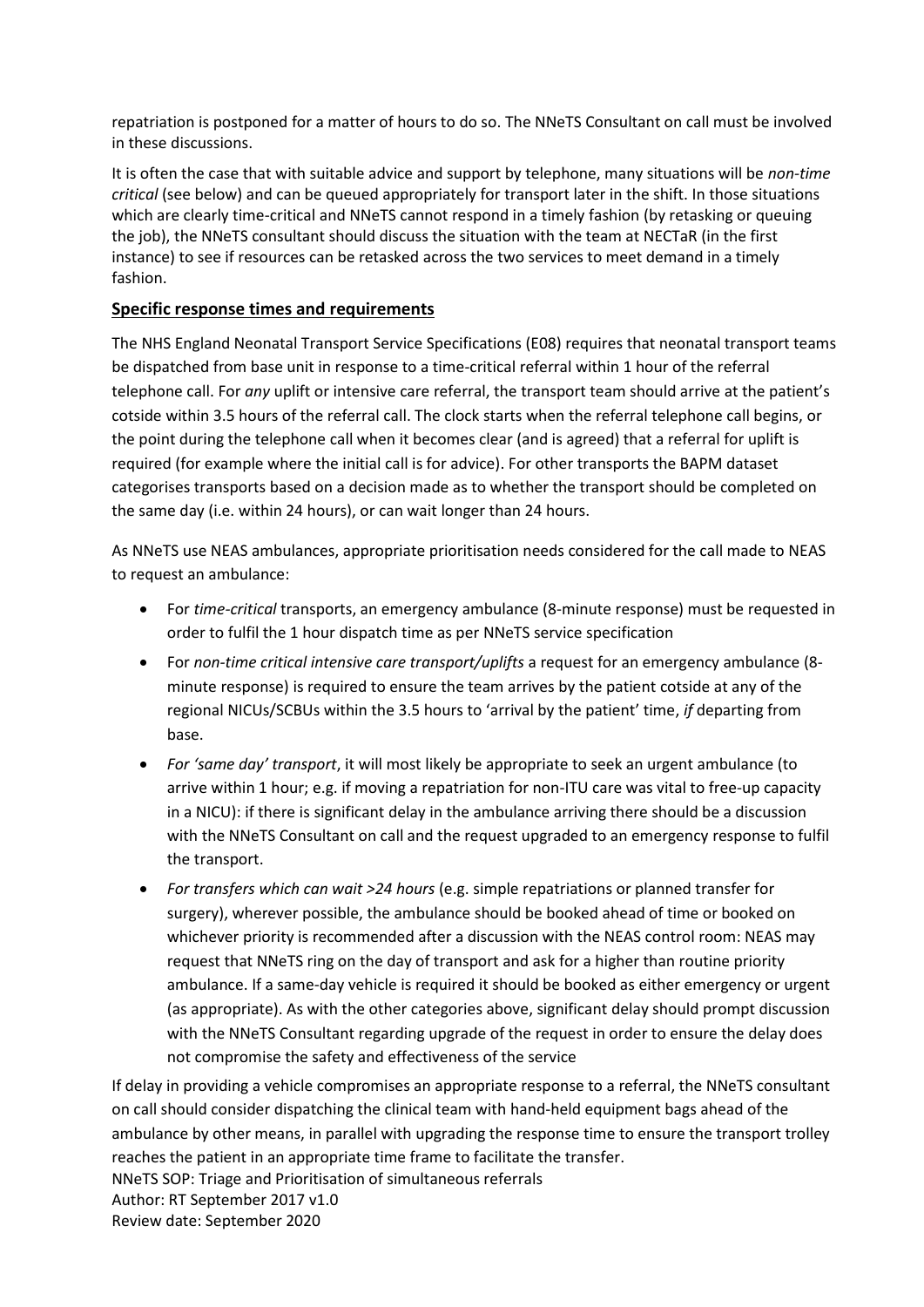# **Transport Category Prioritisation List**

**User note:** These categories are intended to aid decision making locally by the NNeTS team when prioritising the dispatch of teams to referring units. Beyond 'Category A (time critical)', the response time required (national standard) does not directly map to a category as individual variation in cases will result in different response times required, though generally speaking the lower the category as outlined below, the less likely a short response time will be required.

The **categories** are hierarchical (i.e. A is higher priority than B etc) but there is no hierarchy *within* categories. To prioritise two or more concurrent referrals within any given category, the prioritisation decision rests with the NNeTS consultant on call and will depend on multiple factors such as the ongoing NNeTS team activity, the location of the referring unit (level of care provided, distance from definitive care) and the relative stability of the patients (including deteriorating course or not etc.).

## **Category A: (Time critical)†: NNeTS consultant on call should be notified in all cases**

- Potential ECMO candidate
- Intestinal perforation
- Neonate or child requiring emergency (life, limb or gut saving) surgery or invasive procedure\*
- Life-threatening respiratory or cardiovascular failure not responding to appropriate local management:

*Despite giving appropriate ventilation via endotracheal tube the infant's respiratory status remains unstable or severely compromised by:* 

- ➢ *persistent unstable pneumothorax despite chest drain*
- ➢ *requiring FiO2 100%*
- ➢ *arterial oxygen < 5kPa on 2 consecutive blood gas measurements*
- ➢ *pH <7.1 and pCO<sup>2</sup> >9kPa*
- ➢ *persistent mean blood pressure below corrected gestational age, measured on arterial line; if measured with cuff only, there should also be acidosis (pH <7.1)*
- Pulmonary hypertension of the newborn (PPHN) requiring nitric oxide
- Ventilated tracheo-oesophageal fistula/atresia
- Suspected duct-dependent cardiac anomaly **not** responding to alprostadil (prostin)
- Hypoxic ischaemic encephalopathy requiring therapeutic hypothermia ('cooling')
- Gastroschisis or malformation with externalisation of abdominal viscera
- Suspected malrotation/volvulus†\*
- Hyperammonaemia/suspected metabolic condition requiring ITU care

†When prioritising more than one category A referral, consideration should be given to the clinical stability of the baby: unstable babies may need moving as highest priority if intervention (e.g. surgery) is the only thing that has a chance to alter outcome, rather than waiting for the local team to stabilise the baby whilst moving a 'stable' category A baby instead.

\*In extreme cases in exceptional circumstances, consider one-way transfer by referring hospital team

†\*well babies with bilious vomiting alone do NOT require time critical transfer: this only applies to babies where there is a clinical cause to suspect volvulus or malrotation

NNeTS SOP: Triage and Prioritisation of simultaneous referrals Author: RT September 2017 v1.0 Review date: September 2020